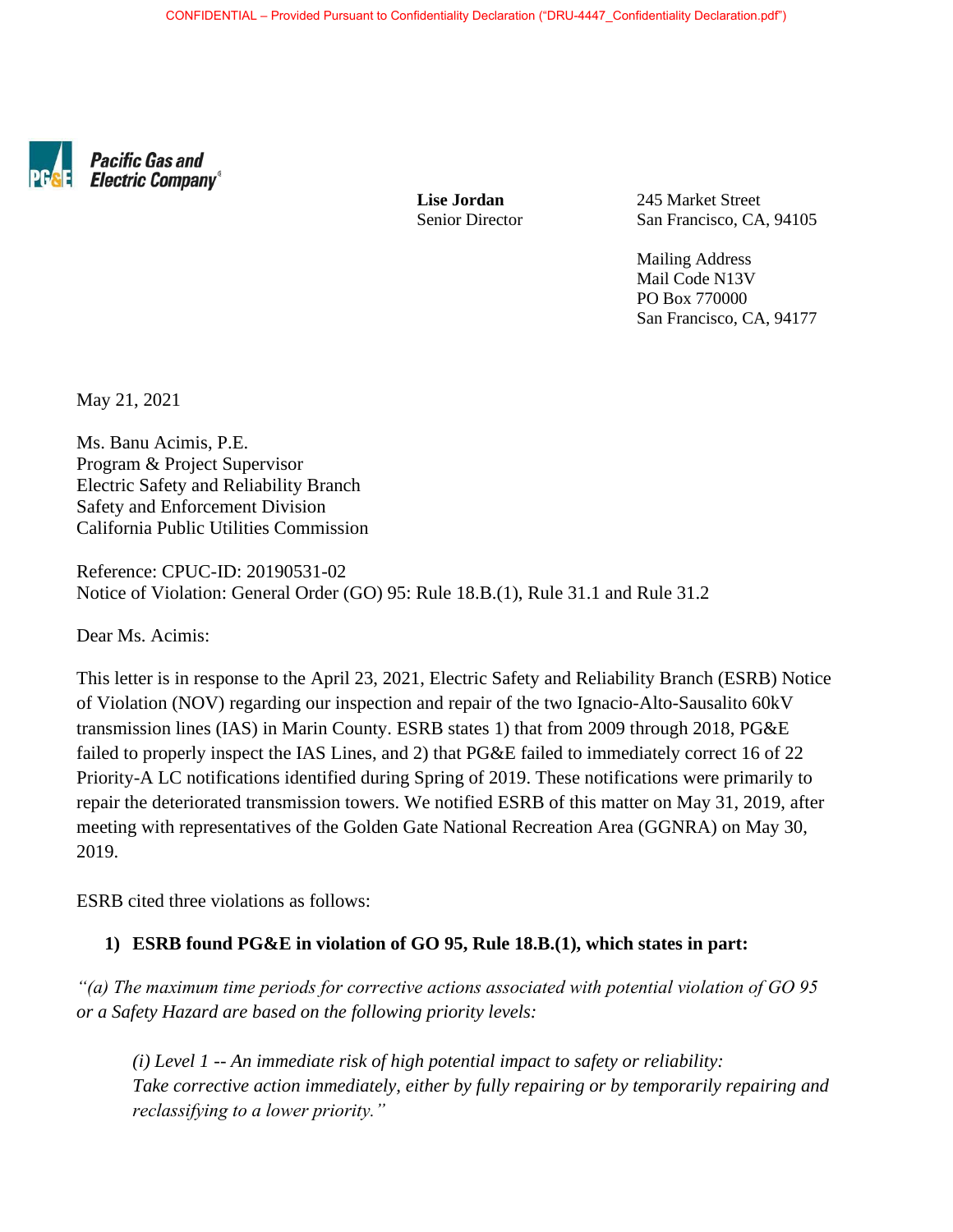"The 22 Priority Code A deficiencies had immediate risks to safety of the IAS Lines and to electric power supply to the City of Sausalito. PG&E's Priority Code A deficiencies are equivalent to Level 1 potential violations of GO 95, Rule 18 B.(1)(a) (i), which needed to be corrected immediately. However, PG&E failed to correct 16 of the 22 Priority Code A deficiencies within allowed time defined in its ETPM and in GO 95, Rule  $18.B.(1)(a)(i)$ ."

# 2) **ESRB found PG&E in violation of GO 95, Rule 31.1 (Design, Construction and Maintenance), which states in part:**

*"Electrical supply and communication systems shall be designed, constructed, and maintained for their intended use, regard being given to the conditions under which they are to be operated, to enable the furnishing of safe, proper, and adequate service."*

"The 22 Priority Code A deficiencies significantly risked the IAS Lines and the electric power supply safety and reliability to the City of Sausalito. PG&E failed to maintain the IAS Lines to furnish safe, proper, and adequate service to the City of Sausalito. Therefore, PG&E is in violation of GO 95, Rule 31.1."

# 3) **ESRB found PG&E in violation of GO 95, Rule 31.2 (Inspection of Lines), which states in part**:

*"Lines shall be inspected frequently and thoroughly for the purpose of ensuring that they are in good condition so as to conform with these rules. Lines temporarily out of service shall be inspected and maintained in such condition as not to create a hazard."*

"PG&E failed to thoroughly and properly inspect the IAS Lines from 2009 through 2018. PG&E's WSIP found a total of 22 Priority Code A safety hazards that should have been identified during the previous patrols and detailed inspections conducted prior to 2019. PG&E failed to ensure that the IAS Lines were in good condition through its inspections. Therefore, PG&E is in violation of GO 95, Rule 31.2."

ESRB requested PG&E's response to the violations and asked PG&E to identify all corrective actions and preventive measures taken to remedy and prevent recurrence by May 21, 2021.

### **Background**

In March 2019, we began inspections on the IAS Lines as part of our Wildfire Safety Inspection Program (WSIP)<sup>1</sup>. As a result of the WSIP inspections conducted from March through June of 2019 for the IAS Lines, we identified a total of 22 Priority-A Line Corrective (LC) notifications.

<sup>&</sup>lt;sup>1</sup> Wildfire Safety Inspection Program (WSIP) Compliance Plan and Interim Controls was shared with CPUC on  $20<sup>th</sup>$ August 2019.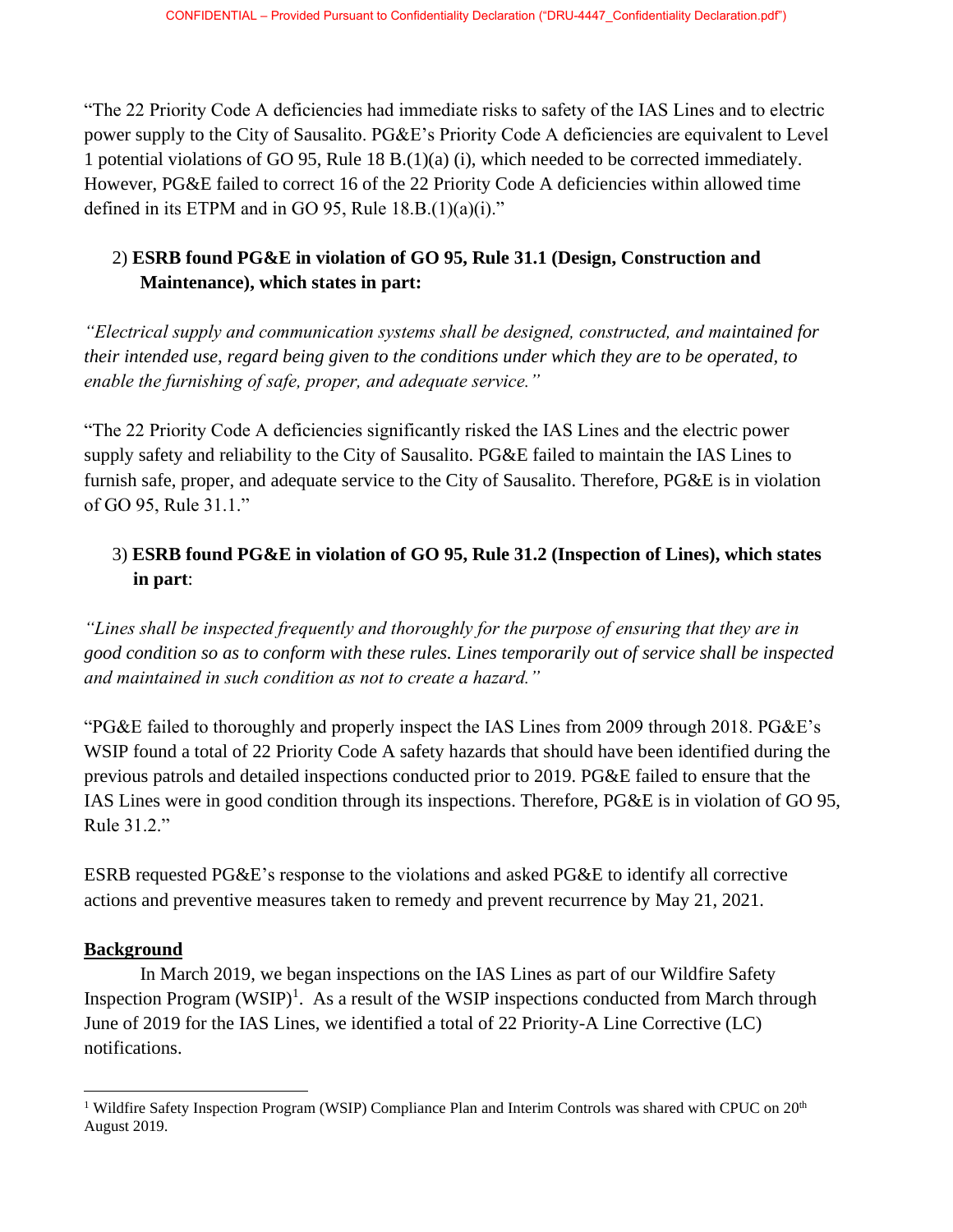We took immediate action to address the emergency conditions identified during the WSIP inspections. We developed action plans and monitored the safety risk of the IAS Line for all company and contract employees and the general public. We had Qualified Company Representatives (QCR) conduct monitoring of the towers within GGNRA 24 hours a day until the temporary line and structures were in place and the towers designated for replacement were safely deconstructed. The QCRs were trained to recognize any signs of danger on the towers. The Grid Control Center (GCC) also monitored electrical data for any issues that cannot be seen on site and were prepared to immediately notify the QCRs for suitable action.

PG&E also met with GGNRA to discuss risk mitigation on May 30, 2019, on the IAS Lines. Both parties determined that trail closures within the GGNRA were potentially required to ensure public safety. Following this meeting, public trails within 100 feet of any tower with an A priority notification were closed to the public.

To assure safety and reliability of service to the city of Sausalito, PG&E installed and energized a "shoo-fly" line within the GGNRA that served as a temporary transmission line and addressed A priority notifications identified on other towers on the IAS Lines. This temporary line ensured that power supply to the city of Sausalito remained intact without any unplanned outages.

On August 16, 2019, in response to CPUC data request Number 1, we provided a detailed narrative of how we determined which transmission towers on the Ignacio-Alto-Sausalito #1  $\&$  #2 60 kV Transmission Lines required high-priority safety work, as well as the information on which these determinations were based. We understand "high-priority safety work" to mean corrective actions taken to address Priority Code A conditions, as defined in our Electric Transmission Preventive Maintenance (ETPM) manual. We responded to five data requests that provided a broad narrative of our commitment to providing corrective actions and further inspections that would enable preventive measures.

#### **PG&E Response**

Regarding the violation of GO 95, Rule 18.B (1), we acknowledge that we failed to correct 16 of the 22 Priority A LC notifications within the allowed time defined in our ETPM manual. We made efforts to immediately respond to all safety issues, developed action plans to mitigate nonconformances while continuously monitoring the field conditions to ensure safety. Table 1 below provides explanations regarding why these A-tags were completed late.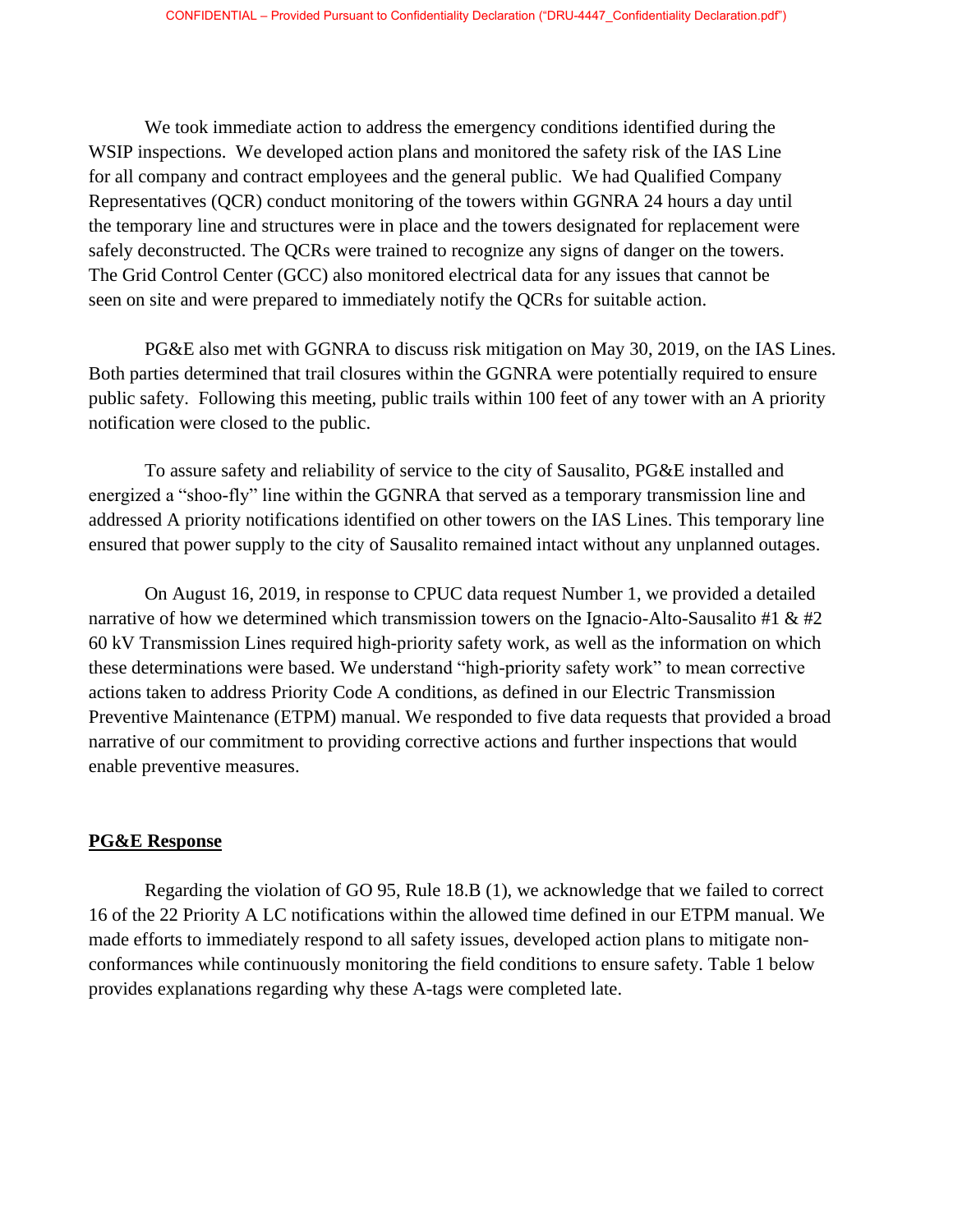| <b>Tower</b><br>$\#$ | LC<br><b>Notification</b><br># | <b>Deficiency</b><br><b>Identification</b><br>Date | <b>Correction</b><br><b>Completion</b><br>Date | Days for<br><b>Correction</b> | <b>Days</b><br>Overdue | <b>Explanation</b>                                                                                                                                                                                                                                 |
|----------------------|--------------------------------|----------------------------------------------------|------------------------------------------------|-------------------------------|------------------------|----------------------------------------------------------------------------------------------------------------------------------------------------------------------------------------------------------------------------------------------------|
| 004/037              | 117391195                      | 6/4/2019                                           | 4/14/2020                                      | 315                           | 285                    | Repair timeline included<br>engineering and constructing<br>specialized repairs, driven by the<br>terrain and location. Both<br>structures needed complex<br>foundation repairs prior to steel<br>mitigation.                                      |
| 004/038              | 117394273                      | 6/5/2019                                           | 4/14/2020                                      | 314                           | 284                    |                                                                                                                                                                                                                                                    |
| 009/065              | 117372276                      | 6/1/2019                                           | 9/26/2019                                      | 117                           | 87                     | In 2019, we were responding to a<br>high volume of A notifications,<br>created over a short duration of<br>time that could not be<br>immediately resolved all at once.                                                                             |
| 013/092              | 117298066                      | 5/21/2019                                          | 6/21/2019                                      | 31                            | $\mathbf{1}$           |                                                                                                                                                                                                                                                    |
| 013/092              | 117307041                      | 5/21/2019                                          | 8/7/2019                                       | 78                            | 48                     |                                                                                                                                                                                                                                                    |
| 013/093              | 117298064                      | 5/21/2019                                          | 6/24/2019                                      | 34                            | $\overline{4}$         |                                                                                                                                                                                                                                                    |
| 014/098              | 117305604                      | 5/23/2019                                          | 6/26/2019                                      | 34                            | $\overline{4}$         |                                                                                                                                                                                                                                                    |
| 014/099              | 117305260                      | 5/23/2019                                          | 9/3/2019                                       | 103                           | 73                     | These nine notifications required<br>extensive work with GGNRA, in<br>addition to closing trails for<br>public safety, emergency<br>permitting, design of temporary<br>shoofly, construction of the<br>shoofly, and removal of existing<br>towers. |
| 014/100              | 117304876                      | 5/21/2019                                          | 9/3/2019                                       | 105                           | 75                     |                                                                                                                                                                                                                                                    |
| 014/101              | 117290073                      | 5/20/2019                                          | 9/3/2019                                       | 106                           | 76                     |                                                                                                                                                                                                                                                    |
| 014/102              | 117288536                      | 5/20/2019                                          | 9/3/2019                                       | 106                           | 76                     |                                                                                                                                                                                                                                                    |
| 015/104              | 117305651                      | 5/23/2019                                          | 9/3/2019                                       | 103                           | 73                     |                                                                                                                                                                                                                                                    |
| 015/104              | 117305128                      | 5/23/2019                                          | 9/3/2019                                       | 103                           | 73                     |                                                                                                                                                                                                                                                    |
| 015/106              | 117305040                      | 5/23/2019                                          | 9/3/2019                                       | 103                           | 73                     |                                                                                                                                                                                                                                                    |
| 015/107              | 116624078                      | 5/15/2019                                          | 9/3/2019                                       | 111                           | 81                     |                                                                                                                                                                                                                                                    |
| 015/108              | 117290087                      | 5/20/2019                                          | 9/3/2019                                       | 106                           | 76                     |                                                                                                                                                                                                                                                    |

**Table 1: Explanations for 16 of the 22 Priority-A LC Notifications**

We implemented improvements in handling Priority A LC Notifications. We developed guidance on the process for Priority A notification management, including roles and responsibilities for documenting corrective actions performed when addressing immediate safety/reliability risks. The updated guidance is included in a bulletin (Attachment 1: TD-8312M-B001) that was published in August 2020 and applies to all employees and contractors in Electric Operations (Transmission, Substation, and Distribution). This Bulletin provides clarity on the process for taking immediate action by either fully repairing the condition or temporarily repairing the condition, documenting corrective actions performed when addressing immediate safety/reliability risks, and if needed creating a new lower priority notification to complete the permanent repair of the condition. We are continuously working to implement the updated guidance by providing job aids and training materials to QCRs. This implementation effort is a work in progress.

Regarding the violation of GO 95, Rule 31.1, we acknowledge that the deficiencies found during the WSIP warranted immediate action and were classified as Priority A LC notifications. However, we did not have any safety or reliability issues resulting from the 22 Priority A notifications. We responded immediately, monitored field conditions and installed a temporary line of service to Sausalito.